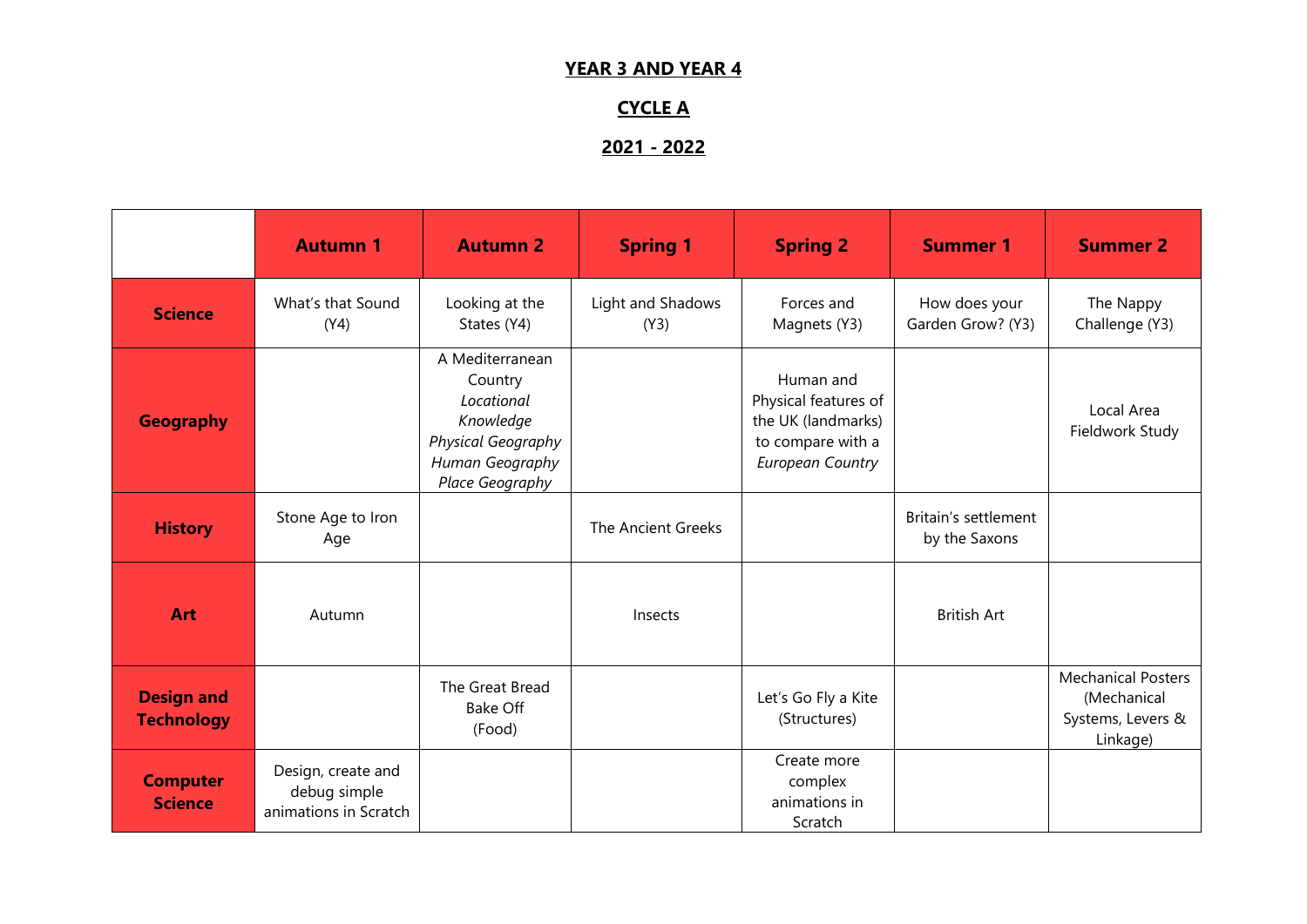| <b>Digital Literacy</b>          |                                                                                                                                                                                                                                                     |                                                            | Online Safety -<br>private information,<br>acceptable and<br>unacceptable<br>behaviours                                                                        |                                                                                                                                                                                                                                                                                              | Using key words<br>and filters in search<br>engines                                                                                                                                                                                                       |                                                                                                                                                                                                        |  |  |
|----------------------------------|-----------------------------------------------------------------------------------------------------------------------------------------------------------------------------------------------------------------------------------------------------|------------------------------------------------------------|----------------------------------------------------------------------------------------------------------------------------------------------------------------|----------------------------------------------------------------------------------------------------------------------------------------------------------------------------------------------------------------------------------------------------------------------------------------------|-----------------------------------------------------------------------------------------------------------------------------------------------------------------------------------------------------------------------------------------------------------|--------------------------------------------------------------------------------------------------------------------------------------------------------------------------------------------------------|--|--|
| <b>ICT</b>                       |                                                                                                                                                                                                                                                     | Create and<br>manipulate<br>documents in<br>Word/Publisher |                                                                                                                                                                |                                                                                                                                                                                                                                                                                              |                                                                                                                                                                                                                                                           | Create a simple<br>video/animation<br>using video, photo<br>and text/narration.                                                                                                                        |  |  |
| <b>Music</b>                     | Charanga - Let your<br>spirit fly<br>Genre - R&B                                                                                                                                                                                                    | Christmas Carols                                           | Charanga - Three<br>Little Birds<br>Genre - Reggae                                                                                                             | <b>Brass</b>                                                                                                                                                                                                                                                                                 | Charanga - Dragon<br>Song<br>Focus on<br>Composition                                                                                                                                                                                                      | Charanga-<br><b>Bringing Us</b><br>Together<br>Genre - Disco                                                                                                                                           |  |  |
|                                  |                                                                                                                                                                                                                                                     |                                                            | Brass - each class will get one half term                                                                                                                      |                                                                                                                                                                                                                                                                                              |                                                                                                                                                                                                                                                           |                                                                                                                                                                                                        |  |  |
|                                  | Basketball                                                                                                                                                                                                                                          | Gymnastics                                                 | Dance                                                                                                                                                          | Tennis                                                                                                                                                                                                                                                                                       | Cricket                                                                                                                                                                                                                                                   | Athletics                                                                                                                                                                                              |  |  |
| PE                               | Swimming – each class will get one term                                                                                                                                                                                                             |                                                            |                                                                                                                                                                |                                                                                                                                                                                                                                                                                              |                                                                                                                                                                                                                                                           |                                                                                                                                                                                                        |  |  |
| <b>Languages</b>                 | All Around Town                                                                                                                                                                                                                                     | On the Move                                                | Going Shopping                                                                                                                                                 | Where in the<br>World?                                                                                                                                                                                                                                                                       | What's the Time                                                                                                                                                                                                                                           | Hobbies and<br>Holidays                                                                                                                                                                                |  |  |
| <b>PSHE</b><br><b>Year 3</b>     | <b>TEAM</b><br>(Together Everyone Achieves More)<br>Aim: Enable children to consider the impact<br>of their actions on others to develop<br>teamwork skills and think positively about<br>themselves and others.                                    |                                                            | <b>Aiming High</b><br>Aim: Children will explore what they have<br>achieved so far, share aspirations for the<br>future and explore the concept of resilience. |                                                                                                                                                                                                                                                                                              | <b>Money Matters</b><br>Aim: To encourage children to think about<br>where money comes from and how it can<br>be used. Children begin to consider<br>priorities when spending money and<br>choices we might make when thinking<br>about ethical spending. |                                                                                                                                                                                                        |  |  |
| <b>PSHE</b><br>Year <sub>4</sub> | <b>VIPs</b><br>Aim: Building on prior knowledge of how<br>relationships are established and<br>maintained, children consider the qualities<br>of a good friend and apply these to a real-<br>life context such as solving disputes and<br>bullying. |                                                            |                                                                                                                                                                | <b>Think Positive</b><br>Aim: Children build on their understand of<br>comfortable and uncomfortable emotions<br>and discuss how our attitudes towards life<br>can impact our mental health. Lessons<br>include positive thinking, managing difficult<br>emotions and taking responsibility. |                                                                                                                                                                                                                                                           | <b>One World</b><br>Aim: To enable children to explore the<br>concepts of inequality and stereotypes<br>and encourage them to reflect on what<br>they can do to help make the world a<br>fairer place. |  |  |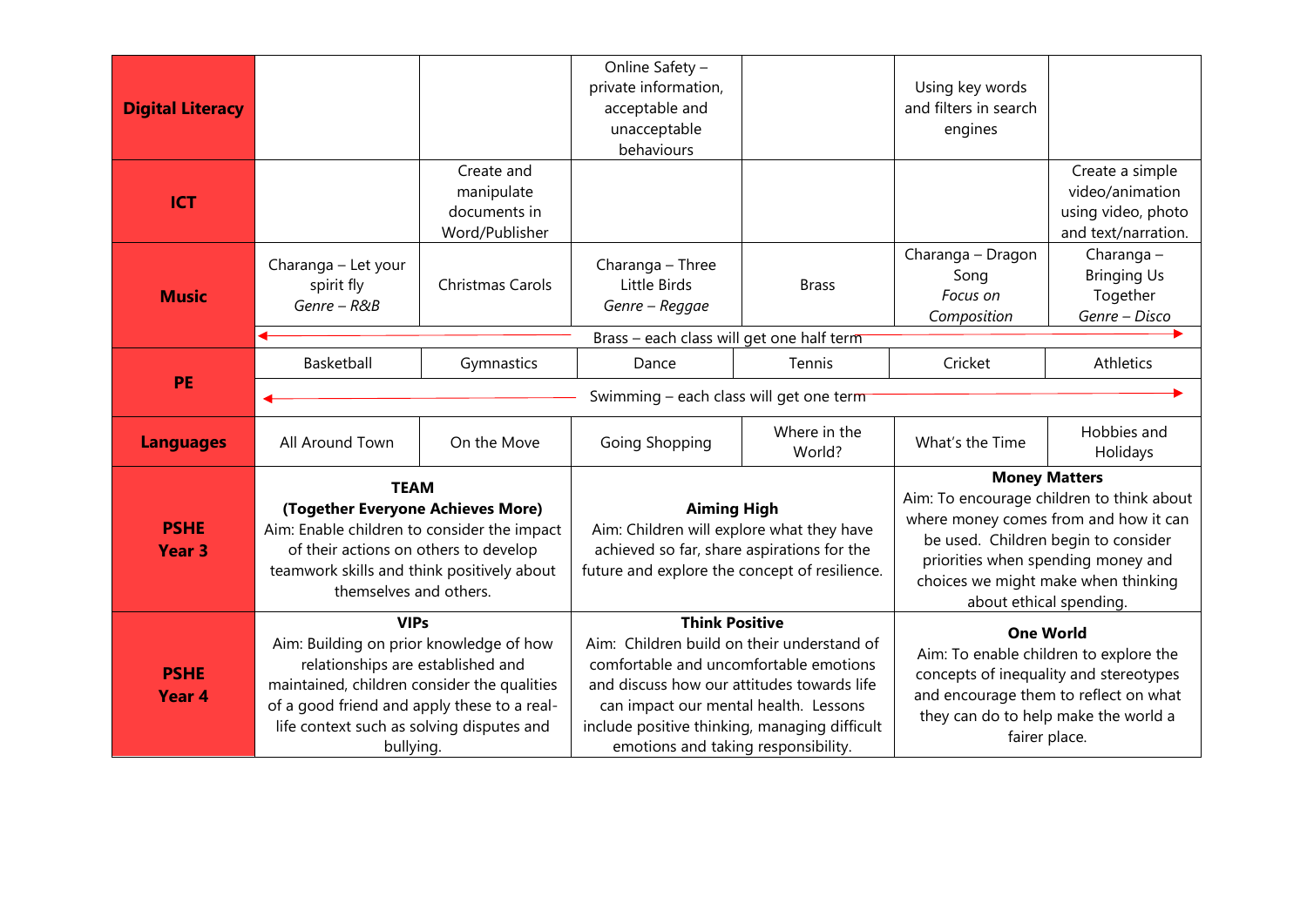| <b>RSE</b><br>Year 3                     | <b>Be Yourself</b><br>Aim: Enable children to develop the<br>confidence to identify their strengths and<br>achievements, explore their thoughts and<br>feelings as well as how to rectify their own<br>mistakes. Children consider situations<br>which ignite a range of feelings including<br>bereavement at an age-appropriate level. |                                                        | It's my Body<br>Aim: To develop an understanding of safer<br>choices to look after their bodies linked with<br>sleep, cleanliness, exercise and substances.<br>This includes extending our understanding<br>of personal hygiene to learn about both oral<br>hygiene and the importance of good<br>everyday hygiene habits to limit the spread<br>of infection. |                                                            | <b>Diverse Britain</b><br>Aim: Enable children to be respectful of<br>differences linked to the British Values. |                                                                                                                                                                          |
|------------------------------------------|-----------------------------------------------------------------------------------------------------------------------------------------------------------------------------------------------------------------------------------------------------------------------------------------------------------------------------------------|--------------------------------------------------------|----------------------------------------------------------------------------------------------------------------------------------------------------------------------------------------------------------------------------------------------------------------------------------------------------------------------------------------------------------------|------------------------------------------------------------|-----------------------------------------------------------------------------------------------------------------|--------------------------------------------------------------------------------------------------------------------------------------------------------------------------|
| <b>RSE</b><br>Year 4                     | <b>Growing Up</b><br>Aim: Building on prior knowledge, children<br>to learn about the role of the male and<br>female body in human reproduction<br>alongside different relationships.                                                                                                                                                   |                                                        | <b>Safety First</b><br>Aim: Children will learn about everyday<br>hazards and the consequent decisions they<br>can make to keep themselves safe.                                                                                                                                                                                                               |                                                            |                                                                                                                 | <b>Respecting Rights</b><br>Aim: Enable children to recognise that all<br>people have human rights and how they<br>can make choices to respect other<br>people's rights. |
| <b>RE</b><br>(Agreed<br><b>Syllabus)</b> | What do we know<br>about the Bible and<br>why is it important to<br>Christians?                                                                                                                                                                                                                                                         | Why do people call<br>Jesus the light of<br>the world? | What do Christians<br>believe about Jesus?                                                                                                                                                                                                                                                                                                                     | Why is Lent such as<br>important period<br>for Christians? | How and why do<br>people show care<br>for others?                                                               | Why do people visit<br>Durham Cathedral<br>today?                                                                                                                        |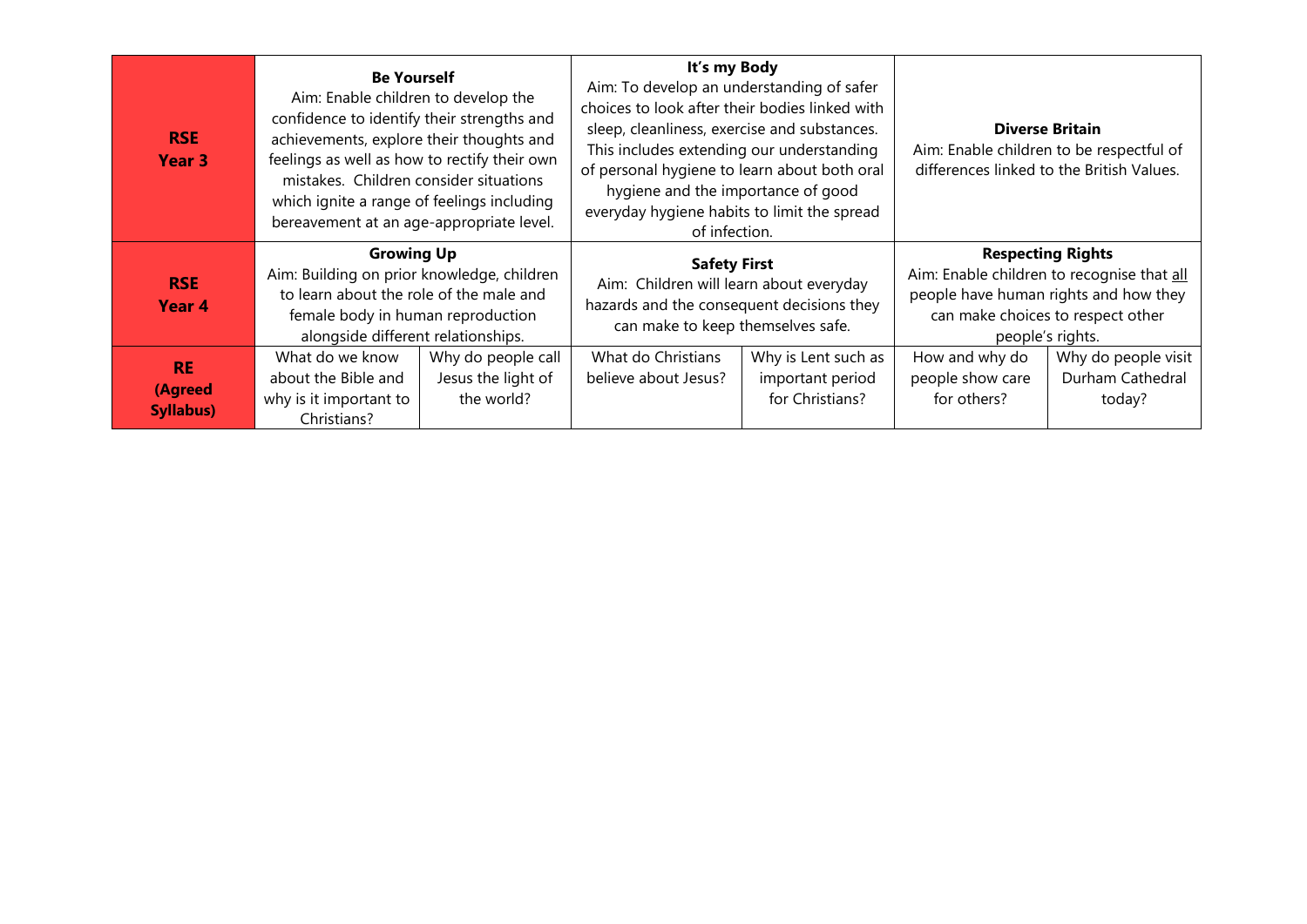## **YEAR 3 AND YEAR 4**

# **CYCLE B**

# **2022 - 2023**

| <b>Autumn</b> | <b>Spring 1</b><br><b>Autumn 2</b> | <b>Spring 2</b> | <b>Summer</b> | <b>Summer 2</b> |
|---------------|------------------------------------|-----------------|---------------|-----------------|
|---------------|------------------------------------|-----------------|---------------|-----------------|

| <b>Science</b>                    | Rocks, Soils and<br>Fossils (Y3)                                   | Food and Our<br>Bodies (Y3)                                                  | Teeth and Eating<br>(Y4)                                                                | Living Things (Y4)                              | Power it Up (Y4)                                    | The Big Build (y4)                                                              |
|-----------------------------------|--------------------------------------------------------------------|------------------------------------------------------------------------------|-----------------------------------------------------------------------------------------|-------------------------------------------------|-----------------------------------------------------|---------------------------------------------------------------------------------|
| <b>Geography</b>                  | Locational<br>Knowledge - Egypt<br>(to support work in<br>History) | Human and Physical<br>Features of a<br>country in Europe /<br>North America. |                                                                                         | Volcanoes                                       |                                                     | Local Area<br>Fieldwork Study -<br>developing<br>knowledge of our<br>local area |
| <b>History</b>                    | Ancient Egypt                                                      |                                                                              | Romans                                                                                  |                                                 | WW1                                                 |                                                                                 |
| <b>Art and Design</b>             | Ancient Egypt                                                      |                                                                              | <b>Bodies</b>                                                                           |                                                 | Fruit and Veg                                       |                                                                                 |
| <b>DT</b>                         |                                                                    | Edible Garden<br>(Food)                                                      |                                                                                         | <b>Juggling Balls</b><br>(Textiles)             |                                                     | <b>Battery Operated</b><br>Lights<br>(Working<br>Products/Circuits)             |
| <b>Computer</b><br><b>Science</b> | Design, create and<br>debug simple<br>animations in<br>Scratch     |                                                                              |                                                                                         | Create more<br>complex animations<br>in Scratch |                                                     |                                                                                 |
| <b>Digital Literacy</b>           |                                                                    |                                                                              | Online Safety -<br>private information,<br>acceptable and<br>unacceptable<br>behaviours |                                                 | Using key words<br>and filters in search<br>engines |                                                                                 |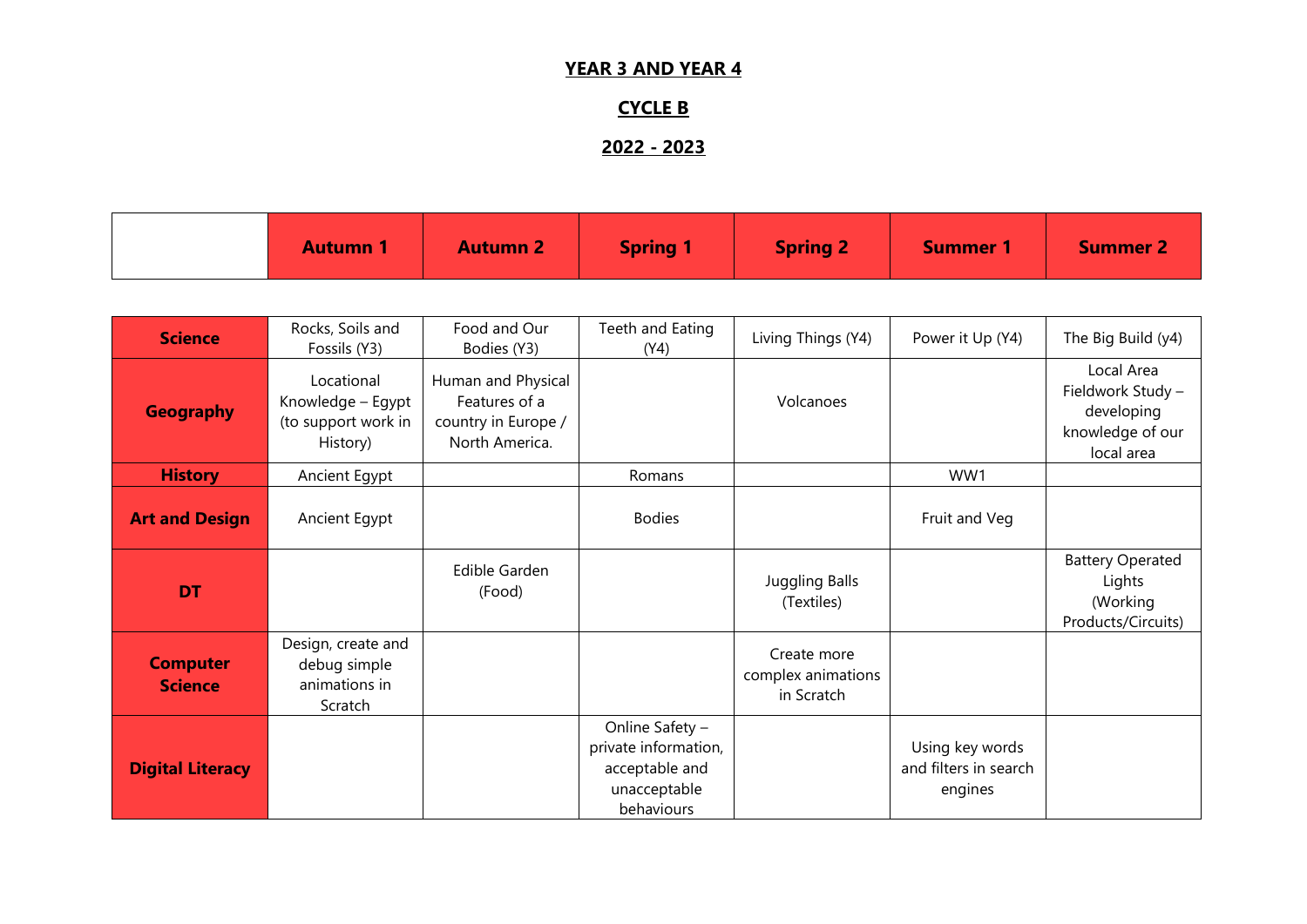| <b>ICT</b>                       |                                                                                                                                                                                                                                                     | Create and<br>manipulate<br>documents in<br>Word/Publisher |                                                                                                                                                                                                                                                                        |                                          |                                                                                                                                                                                                        | Create a simple<br>video/animation<br>using video, photo<br>and text/narration. |
|----------------------------------|-----------------------------------------------------------------------------------------------------------------------------------------------------------------------------------------------------------------------------------------------------|------------------------------------------------------------|------------------------------------------------------------------------------------------------------------------------------------------------------------------------------------------------------------------------------------------------------------------------|------------------------------------------|--------------------------------------------------------------------------------------------------------------------------------------------------------------------------------------------------------|---------------------------------------------------------------------------------|
| <b>Music</b>                     | Charanga - Mamma<br>Mia<br>Genre - Pop                                                                                                                                                                                                              | Christmas Carols                                           | Charanga - Stop!<br>Genre - Rap                                                                                                                                                                                                                                        | Charanga - Lean<br>On Me<br>Genre – Soul | Charanga-<br>Blackbird<br>Focus on<br>Composition                                                                                                                                                      | Charanga Y4 -<br>Reflect, Rewind,<br>Replay                                     |
|                                  |                                                                                                                                                                                                                                                     |                                                            |                                                                                                                                                                                                                                                                        | Brass - each class will get one term     |                                                                                                                                                                                                        |                                                                                 |
| <b>PE</b>                        | Football                                                                                                                                                                                                                                            | Yoga                                                       | Dance                                                                                                                                                                                                                                                                  | Dodgeball                                | <b>OAA</b>                                                                                                                                                                                             | Rounders                                                                        |
|                                  |                                                                                                                                                                                                                                                     |                                                            | Swimming - each class will get one term                                                                                                                                                                                                                                |                                          |                                                                                                                                                                                                        |                                                                                 |
| <b>Languages</b>                 | All About Me                                                                                                                                                                                                                                        | Getting to Know<br>You                                     | Family and Friends                                                                                                                                                                                                                                                     | <b>Food Glorious Food</b>                | Our School                                                                                                                                                                                             | Time                                                                            |
|                                  |                                                                                                                                                                                                                                                     |                                                            |                                                                                                                                                                                                                                                                        |                                          | <b>Money Matters</b>                                                                                                                                                                                   |                                                                                 |
|                                  | <b>TEAM</b><br>(Together Everyone Achieves More)<br>Aim: Enable children to consider the<br>impact of their actions on others to<br>develop teamwork skills and think<br>positively about themselves and others.                                    |                                                            | <b>Aiming High</b>                                                                                                                                                                                                                                                     |                                          |                                                                                                                                                                                                        | Aim: To encourage children to think about                                       |
| <b>PSHE</b><br><b>Year 3</b>     |                                                                                                                                                                                                                                                     |                                                            | Aim: Children will explore what they have<br>achieved so far, share aspirations for the<br>future and explore the concept of<br>resilience.                                                                                                                            |                                          | where money comes from and how it can<br>be used. Children begin to consider<br>priorities when spending money and<br>choices we might make when thinking<br>about ethical spending.                   |                                                                                 |
|                                  |                                                                                                                                                                                                                                                     |                                                            | <b>Think Positive</b>                                                                                                                                                                                                                                                  |                                          |                                                                                                                                                                                                        |                                                                                 |
| <b>PSHE</b><br>Year <sub>4</sub> | <b>VIPs</b><br>Aim: Building on prior knowledge of how<br>relationships are established and<br>maintained, children consider the qualities<br>of a good friend and apply these to a real-<br>life context such as solving disputes and<br>bullying. |                                                            | Aim: Children build on their understand of<br>comfortable and uncomfortable emotions<br>and discuss how our attitudes towards life<br>can impact our mental health. Lessons<br>include positive thinking, managing<br>difficult emotions and taking<br>responsibility. |                                          | <b>One World</b><br>Aim: To enable children to explore the<br>concepts of inequality and stereotypes and<br>encourage them to reflect on what they<br>can do to help make the world a fairer<br>place. |                                                                                 |